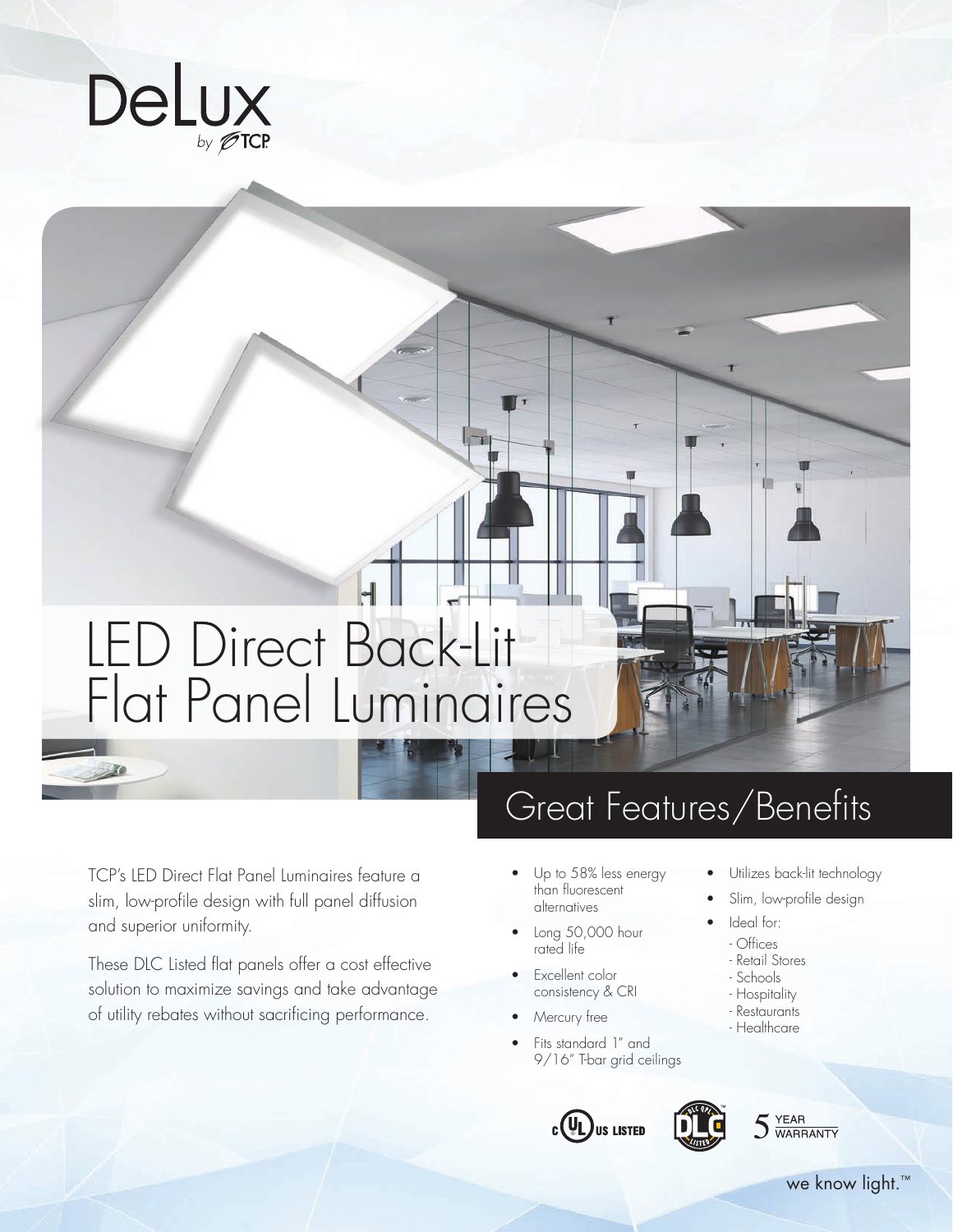## LED Direct Back-Lit Flat Panel Luminaires

### Features/Benefits

| Up to 51% less energy than<br>fluorescent alternatives | Instant energy savings; potential rebate eligibility                                            |
|--------------------------------------------------------|-------------------------------------------------------------------------------------------------|
| Long 50,000 hour rated life                            | Significantly reduce maintenance labor & material<br>costs                                      |
| Excellent color consistency & CRI                      | Enhances color of focal point while maintaining<br>uniformity throughout lighting installation  |
| Mercury free                                           | Great for all environments                                                                      |
| Fits standard 1" and 9/16" T-bar<br>grid ceilings      | Easy installation and retrofit application                                                      |
| Utilizes back-lit technology                           | Full diffusion with excellent uniformity                                                        |
| Slim, low-profile design                               | Lightweight for easy handling. Fit more per pallet to<br>reduce shipping cost and storage space |

### Specifications

| Input Line Voltage            | 120-277 VAC                               |
|-------------------------------|-------------------------------------------|
| Input Line Frequency (Hz)     | 50/60HZ                                   |
| Wattage (W)                   | $2x2 = 36W$<br>$2x4 = 50W$                |
| Lumens (L)                    | $2x^2 = 3600l$<br>$2x4 = 50001$           |
| Lumens per Watt (LPW)         | 100 LPVV                                  |
| Rated Life                    | 50,000 hours                              |
| Minimum Starting Temperature  | $-20^{\circ}$ C                           |
| Maximum Operating Temperature | $40^{\circ}$ C                            |
| <b>CRI</b>                    | >80                                       |
| Power Factor                  | >0.9                                      |
| <b>THD</b>                    | <20%                                      |
| Ratings                       | UL/cUL damp location rated, DLC, IC rated |
| Controls                      | Non dimming                               |









To view our DLC qualified products, please consult the DLC Qualified Products List.

### Replacement Strategy

| <b>SYSTEM</b>                                                                                     | <b>BALLAST</b><br><b>FACTOR</b>     | <b>LUMENS</b>                        | <b>INPUT</b><br><b>WATTS*</b> | <b>LED ENERGY</b><br><b>SAVINGS</b> |
|---------------------------------------------------------------------------------------------------|-------------------------------------|--------------------------------------|-------------------------------|-------------------------------------|
| <b>TCP LED Flat Panel - 2x2</b>                                                                   |                                     | 3600                                 | 36                            |                                     |
| 2 Lamp 34W T12 U-Bend<br>2 Lamp 32W T8 U-Bend<br>2 Lamp 24W T5HO                                  | 0.88<br>0.88<br>1.0                 | 4420<br>4275<br>3145                 | 74<br>58<br>54                | 51%<br>38%<br>33%                   |
| <b>TCP LED Flat Panel - 2x4</b>                                                                   |                                     | 5000                                 | 50                            |                                     |
| 3 Lamp 32W T8 HBF<br>3 Lamp 32W T8 NBF<br>2 Lamp 32W T8 HBF<br>2 Lamp 28W T5<br>2 Lamp 32W T8 NBF | 1.18<br>0.88<br>1.18<br>1.0<br>0.88 | 6960<br>6681<br>4658<br>4675<br>4468 | 93<br>89<br>65<br>63<br>59    | 46%<br>44%<br>23%<br>21%<br>15%     |

\*Actual wattage may differ by +/- 5%, when operating between 120-277V +/- 10%.

NOTE: Charts show system lumens (delivered lumens), NOT straight lamp lumen output. This is calculated as follows: System lumens = mean lumens x # lamps x ballast factor x luminaire efficiency factor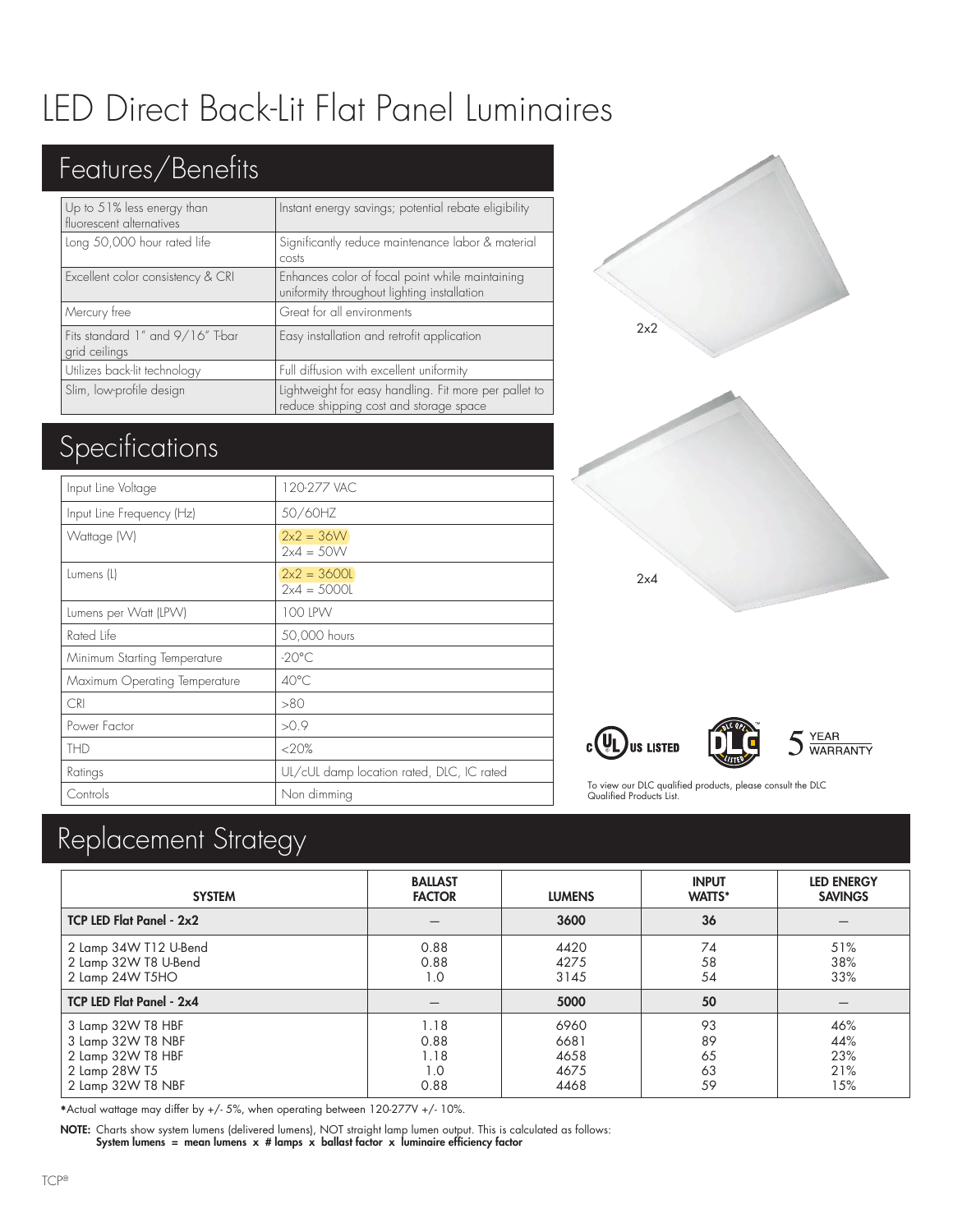#### 2x2 LED Direct Back-Lit Flat Panel Luminaire LED TECHNICAL DATA

#### **Applications**

TCP LED Direct Flat Panel luminaires are cost-effective, highefficiency alternatives to traditional T5, T8 and T12 linear fluorescent troffers. Featuring a slim, low-profile design, our LED flat panels use back-lit technology to deliver full panel diffusion and superior uniformity. Applications include offices, schools, retail locations, healthcare, hospitality and other T-grid and commercial ceilings.

#### **Construction**

- Housing: low profile design
- Frame: white
- IC rated for direct contact with insulation
- Designed for easy drop into T-bar grid ceilings

#### **Electrical**

- UL/cUL damp location rated
- Access plate for easy wiring connections
- System rated for long 50,000 hour life

#### **Optics**

- Back-lit design provides excellent light distribution
- 120° beam angle
- Delivers full panel diffusion and excellent uniformity



#### **Listings**

UL/cUL Listed DLC v4.4 Standard IC Rated RoHS Compliant

#### **Warranty**

Five year limited warranty against defects in manufacturing.

#### Lumen Maintenance

| Reported $\mathsf{L}_{90}^2$ | Reported $L_{70}^2$ |  |
|------------------------------|---------------------|--|
| >22,000 hours                | >54,000 hours       |  |

1 Lumen Maintenance calculated per TM-21-11 at 25˚C based on LM-80-08 data and in-situ luminaire testing. <sup>2</sup> IESNA TM-21-11 projected value within 6X IESNA LM-80-08 total test duration.

<sup>3</sup> IESNA TM-21-11 calculated value exceeds 6X IESNA LM-80-08 total test duration.

| Catalog Ordering Matrix<br>Example: DFF2UZD3635K |                         |                    |                                         |                                        |                                                                  |  |
|--------------------------------------------------|-------------------------|--------------------|-----------------------------------------|----------------------------------------|------------------------------------------------------------------|--|
| DF                                               |                         |                    | <b>UZD</b>                              | 36                                     | 41K                                                              |  |
| <b>FAMILY</b>                                    | <b>LENS TYPE</b>        | <b>SIZE</b>        | <b>VOLTAGE</b>                          | <b>LUMEN PACKAGE</b><br>$(Power)^{12}$ | <b>COLOR</b><br><b>TEMPERATURE</b>                               |  |
| <b>DF</b> - Direct Flat Panel                    | <b>F</b> - Frosted Lens | $2 - 2' \times 2'$ | <b>UZD</b> - 120V-277V<br>(Non Dimming) | $36 - 3600$ Lumens                     | $30K - 3000K$<br>$35K - 3500K$<br>$41K - 4100K$<br>$50K - 5000K$ |  |

<sup>1</sup> Approximate lumen output. Actual performance may vary based on CCT, options selected and end user application.

<sup>2</sup> Actual wattage may differ by +/- 10%.